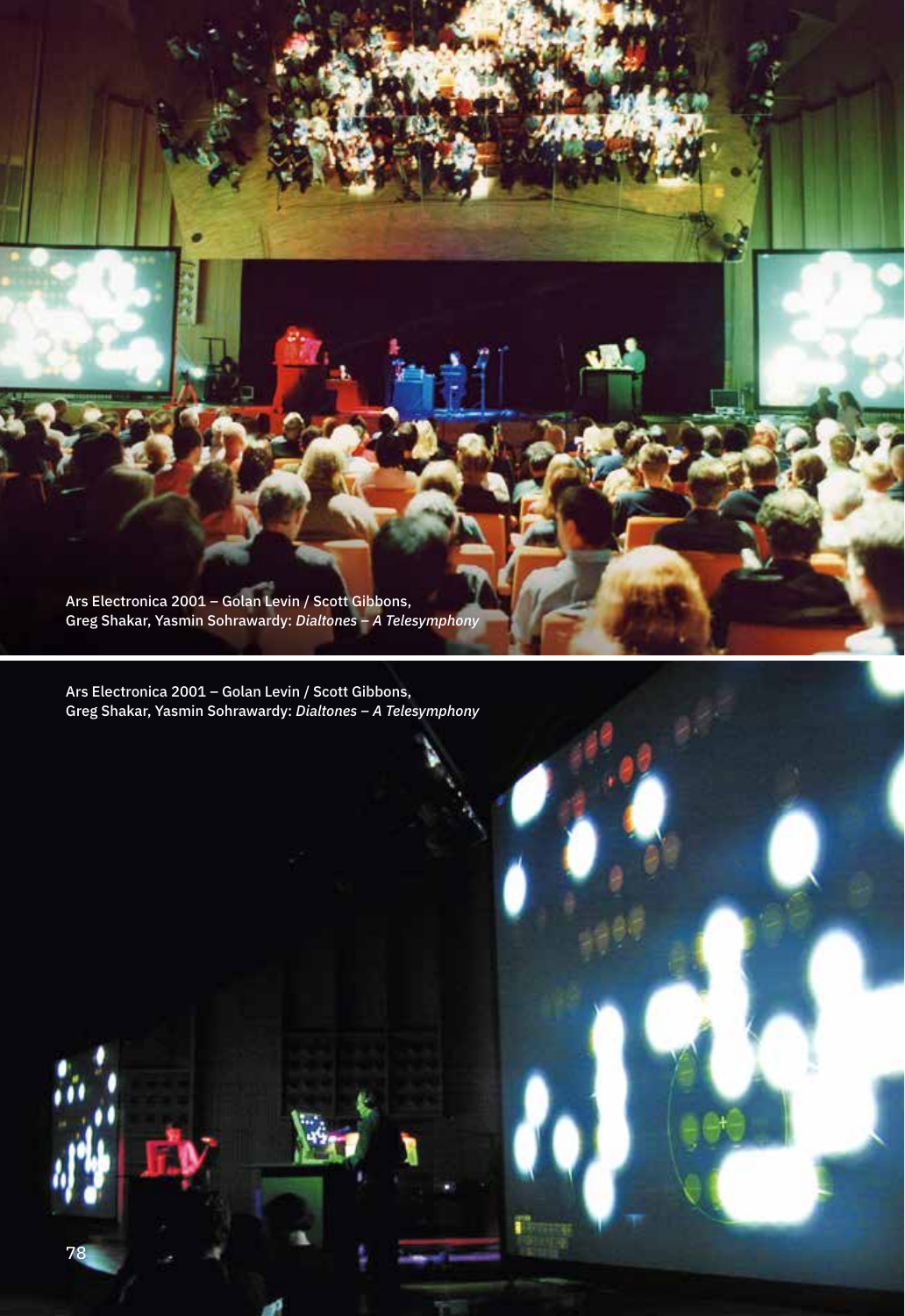## Douglas Adams' Dream *Douglas Adams' Dream*

Computertechnologie, Gentechnologie und Nanotechnologie entwickeln sich mehr denn je zu den tragenden Säulen unseres jungen Jahrhunderts.

Frank Schirrmacher, Herausgeber der FAZ, fasst diese drei in einer Wissenschaftsdebatte sowie in einer Publikation unter dem Begriff "Darwin-AG" zusammen. Es wird im kommenden Diskurs weniger um die Frage des Verzichtes auf neue Technologien gehen, wie es Bill Joy vorschlägt, sondern vielmehr darum, in der Zukunft auch die entsprechenden ethischen Richtlinien in diesem Dreigestirn zu finden. Eines wird immer deutlicher: Aus der Entwicklung des Dreigestirns Nanotechnologie, Biotechnologie und Computertechnologie wird in unserem Jahrhundert die Evolution zum ersten Mal auch in die Hände des Menschen gelegt. Vor dieser Morgendämmerung stehen wir, dahinter verbirgt sich letztlich noch unbekanntes Neuland. Mit der Computerkultur wird sich, so schrieb ich 1987 in der Publikation zum Prix Ars Electronica, eine neue Kulturstufe entwickeln. Als Vergleich wählte ich damals Hermann Hesses Glasperlenspiel, als Vision einer Gesellschaft, in der Glasperlenspieler eine universale Sprache und Methode erfunden haben, um alle geistigen und künstlerischen Werte und Begriffe auszudrücken und auf ein gemeinsames Maß zu bringen, in der Art und Weise, wie der Computer mit dem binären Alphabet ein neues Sprach- und Denksystem schafft.

Heute, 15 Jahre später, greift Douglas Adams, der geniale Denker, der im Mai dieses Jahres in Santa Barbara im Alter von knapp 50 Jahren verstorben ist, das Glasperlenspiel von Hermann Hesse auf.

*Computer technology, gene technology, nanotechnology are developing more than ever before into the central pillars of our young century. Frank Schirrmacher, publisher of the Frankfurter Allgemeine Zeitung, summarizes these three in a scientific debate and in a publication with the term "Darwin Ltd." In future discourse, it will be less a question of renouncing the new technologies, as Bill Joy suggests, but rather of finding the appropriate ethical guidelines in this triad in the future. One thing is becoming increasingly clear: in consequence of the development of this triad nanotechnology, biotechnology and computer technology, now in our century, evolution is placed in the hands of human beings for the first time. This is the dawn we face; what is concealed behind it is ultimately unknown virgin territory. With computer culture, as I wrote in the publication on the Prix Ars Electronica in 1987, a new stage of culture will be developed. At that time, as a comparison I chose Hermann Hesse's glass bead game as the vision of a society, in which the glass bead game players have invented a universal language and method to express all intellectual and artistic values and find a common measure for them, in the way that the computer created a new system of language and thinking with the binary alphabet.* 

*Today, fifteen years later, Douglas Adams, the brilliant thinker, who died this year in May in Santa Barbara at the age of barely 50, picks up Hermann Hesse's glass bead game again. In an*